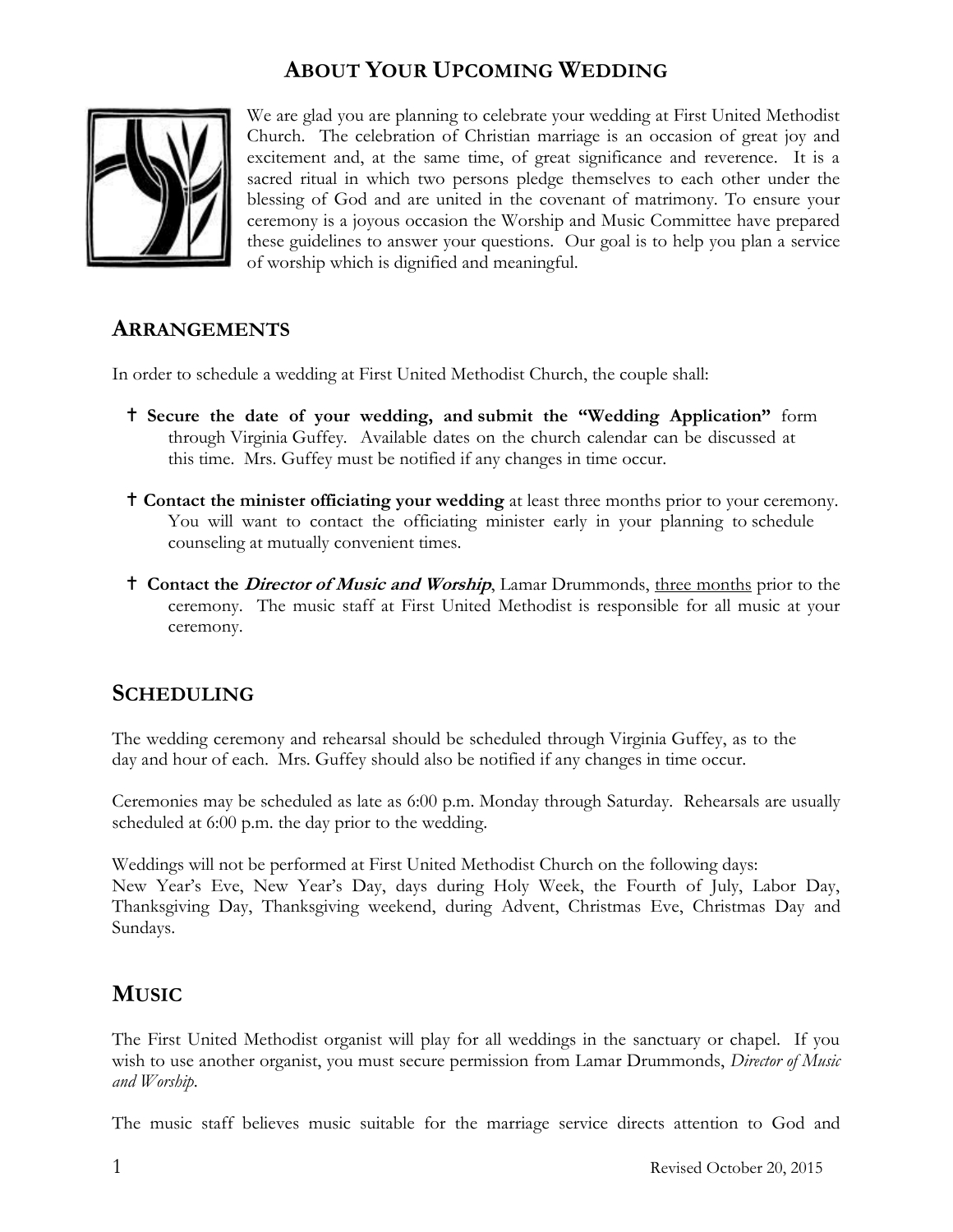expresses the faith of the church. The staff will work with you in the selection of appropriate music in keeping with the joy and solemnity of the occasion, as well as engage any soloists or instrumentalists that you desire. All music must be appropriate to a United Methodist worship service.

The *Director of Music* must approve all musicians (vocalist, instrumentalists, etc.) if they are desired in addition to the organist. A list of principal Baton Rouge Symphony musicians who play at First United Methodist regularly can be supplied upon request. There are varying fees for each additional musician which are not included in the church's standard fee.

Checks payable to additional musicians (soloists, instrumentalist, etc.) should be dispersed at the ceremony.

### **WEDDING FEES**

A non-refundable deposit of \$200 for the sanctuary or chapel is required to reserve your wedding date. Payment of all fees is required three weeks prior to the wedding ceremony. Checks should be made payable to First United Methodist Church and can be mailed to Mrs. Virginia Guffey, First United Methodist Church, 930 North Boulevard, Baton Rouge, LA, 70802.

**Sanctuary – \$1000**

 $\sim$  includes minister, organist, building use, custodial fees and security on the day of the ceremony

 **Chapel – \$900** *(members)***, \$1100** *(non-members)*  $\sim$  includes minister, organist, building use, custodial fees and security on the day of the ceremony



# **MINISTERS AND CEREMONY**

One of the ministers of First United Methodist Church must perform the marriage ceremony. You may, if you desire, include a clergy relative or clergy family friend as one of the assisting ministers. Please speak to the minister conducting your wedding and he or she will extend an invitation to the other clergy.

A pre-marital conference with the officiating minister is required to consider the spiritual and theological aspects of the covenant of marriage. The officiating minister will explain at this conference the additional pre-marital requirements for couples having their wedding at First United Methodist Church.

If you wish to have programs/bulletins at your ceremony, you must provide a sample for review by the minister prior to having them printed. First United Methodist Church will not print programs/bulletins for the wedding.

**Wedding parties are strongly encouraged to visit with the minister before finalizing any wedding plans, including the sending of invitations.**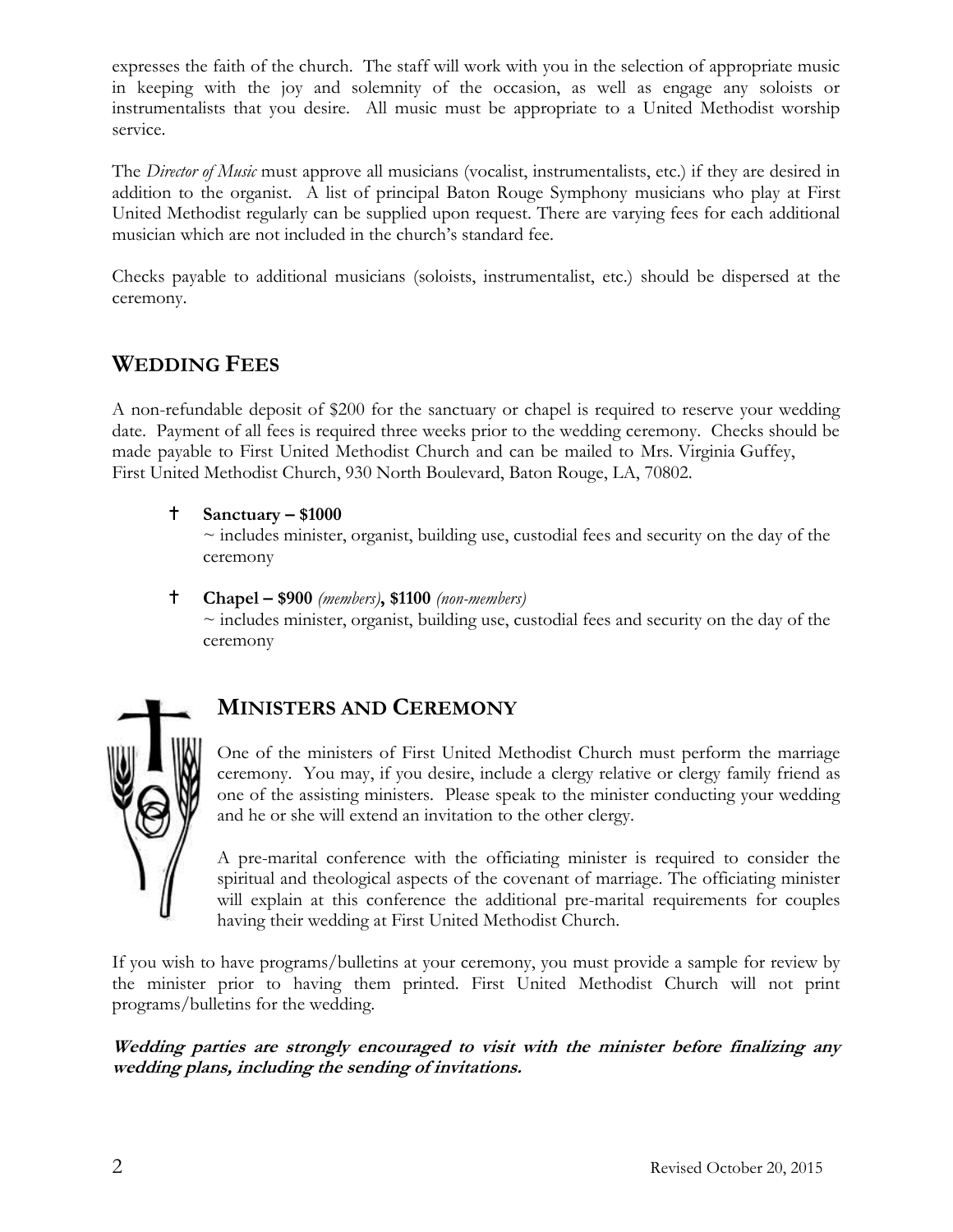# **THE REHEARSAL**

When scheduling your wedding, the date and hour of your rehearsal must be also set in order to avoid conflict with other wedding rehearsals. Weddings and wedding rehearsals are reserved on the church calendar on a first-call basis, and if changed, the date or time relinquished immediately becomes available. If you would like to request a change in the time of your wedding or rehearsal after the "Wedding Application" form has been submitted, you must contact Virginia Guffey for approval.

Because of the number of weddings scheduled, the wedding party should arrive 15 minutes prior to the designated rehearsal hour. One hour is allotted for wedding rehearsal time. The wedding rehearsal should begin promptly in a quiet, dignified, and reverent manner. Members of the wedding party are reminded that, while the wedding is a joyous occasion, the service takes place in a building dedicated to the worship of God.

A minister of First United Methodist Church and a member of the Wedding Committee will be present at every rehearsal and shall direct the rehearsal. The minister is responsible for interpretation and application of the church's policies for each wedding. Ushers should be present at the rehearsal.

The minister must receive the marriage license at the rehearsal.

**No wedding rehearsal will be conducted when any member of the wedding party is clearly under the influence of any intoxicating beverage or substance.**

### **GUIDELINES FOR PHOTOGRAPHERS**

The following are strict policies regarding photographs, motion pictures, or videotaping in the church. An additional copy of these guidelines will be provided for you to give to your photographer.

Photographers are expected to maintain a low profile to preclude any distraction to those participating in or observing the ceremony.

No flash photographs may be taken by friends from the time guests begin arriving until the entire ceremony is completed. Please ask your ushers to inform guests with cameras of this policy.

During the ceremony, available light photographs may be made from the center of the balcony.

Photographers will not ask members of the wedding party to stand on kneeling cushions; or to sit, kneel, or lean on the pulpit, altar, or altar rail for posed photographs, nor will they themselves stand on the pews or any church furnishings.

The ceremony may be videotaped from a fixed location in the center of the balcony. No operator or photographer will be allowed in the choir loft or chancel area during the ceremony. No camera lights are allowed.

The bride and photographer should plan poses for various photographs before the ceremony to conserve the time of the wedding party, guests and church staff.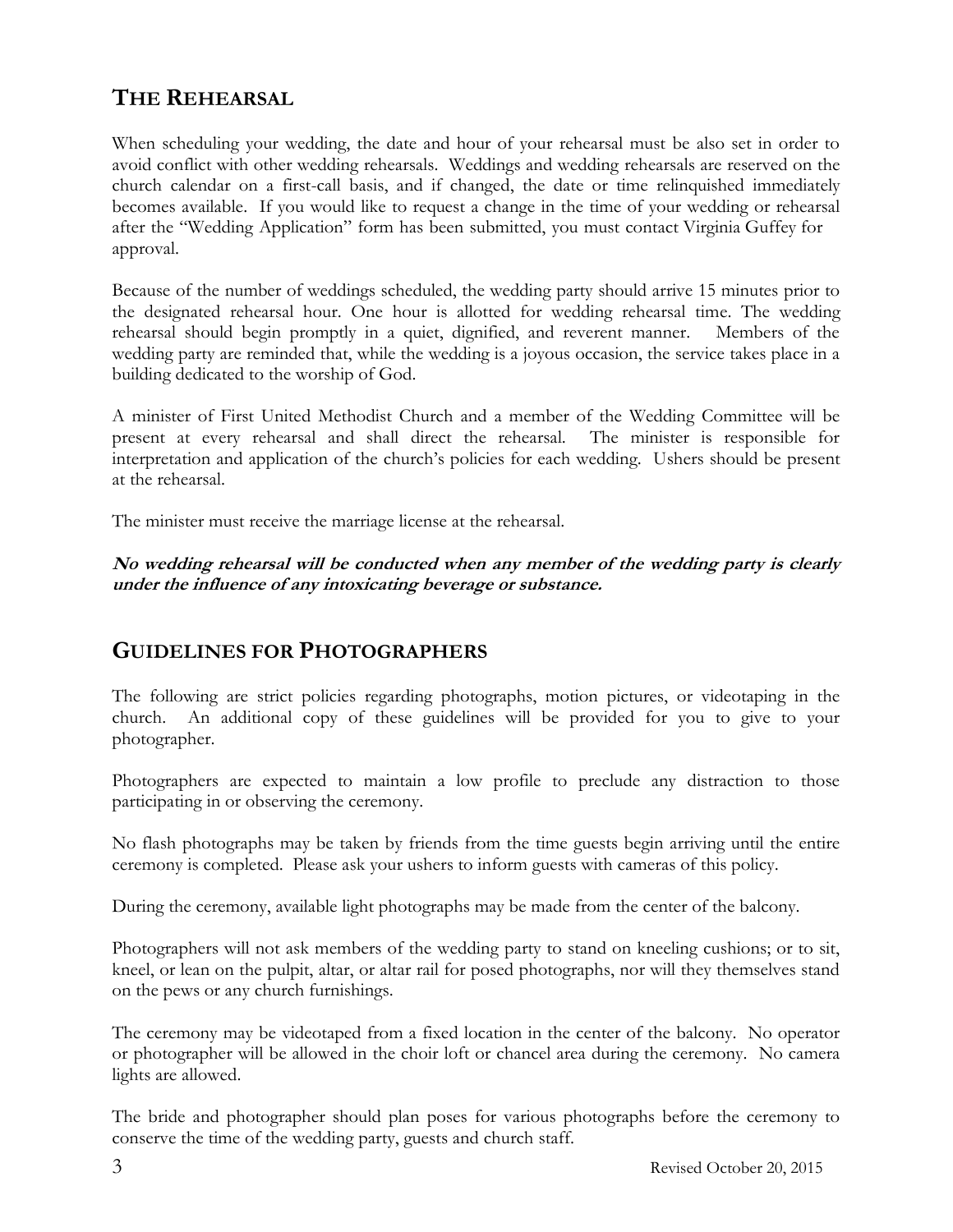#### **It is the bride's responsibility to see that the photographer, relatives, and friends are informed of these photo policies.**

First United Methodist Church has a Director of Television Ministries who can film your ceremony. The use of any church television facilities or equipment must be arranged in advance, on a fee basis, with the Director of Television Ministries. Only members of the FUMC Television Ministry will be allowed to use this equipment.

Pictures should be completed 45 minutes prior to the ceremony and all pictures should be completed within 30 minutes after the ceremony.



### **GUIDELINES FOR FLORISTS**

The sanctuary and chapel of First United Methodist Church are places of beauty and dignity. Excessive floral displays and elaborate greenery are discouraged. An additional copy of these guidelines will be provided for you to give to your florist.

The florist is requested to complete all arrangements at least two hours before the wedding. All decorations are to be removed immediately following the wedding. **A fee of \$50.00 will be charged if any decorations are left.** The florist will be responsible for any damage to the building or furnishings.

Church furnishings may not be moved. This includes seasonal banners, baptismal font, altar, altar rail, pulpit chairs and pews. Pedestals for flowers or greenery may not restrict the minister's movement behind the altar rail.

Protective material shall be placed under all candelabra or single candles.

Candelabra are not permitted within one foot of the altar kneeling cushions.

Candles or candelabra may not be placed where lighting requires reaching across the altar rail with the exception of the unity candle.

Flowers, plants, candles and candelabra shall not be placed on church furnishings: organ, piano, pulpit, altar, altar rail, baptism font or kneeling cushions.

Altar candles shall not be removed. The altar cross and paraments remain where they are since they indicate the sanctuary is a place where worship is conducted. No other items shall be placed on the altar.

Pew candle holders with globes may be used provided the fastener does not damage the pew or its finish.

No tape, tacks, staples or plastic may be used to secure any decorations in the church.

Aisle cloths are not used in First United Methodist Church due to safety issues for both the wedding party and departing guests.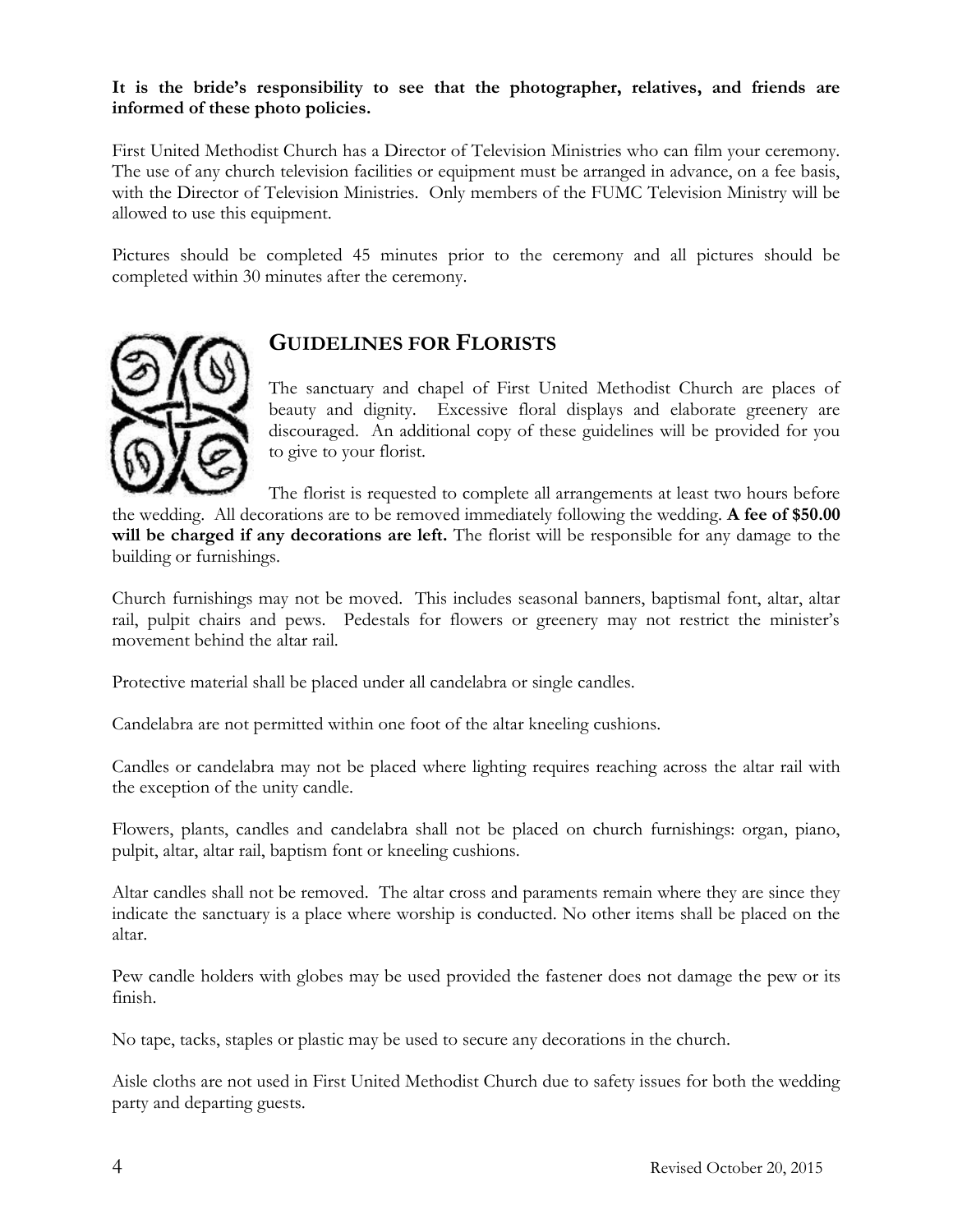### **MISCELLANEOUS**

Smoking, alcohol, and illegal drugs are not permitted in the church building or on church property.

Ministers will refuse to perform a wedding for anyone considered to be under the influence of alcohol or other drugs at the time of the wedding.

The church is not responsible for personal items brought to the church to be used in a wedding.

Please remove all of your personal belongings, and those of members of the bridal party, immediately after the wedding.

Food and drink are not permitted in the sanctuary or chapel.

Rice, birdseed, rose petals, or other objects are not to be thrown inside or outside the church as it is a safety hazard.

Please inform the church coordinator in advance if special arrangements are necessary to accommodate the handicapped.

Parking is available on East Boulevard and America Street.

Check with the Convention and Visitors' Bureau (225-383-1825 or visit their website, [http://www.visitbatonrouge.com/events\)](http://www.visitbatonrouge.com/events) for parades, festivals, or other activities that might interfere with the wedding, parking, or access of guests to the church.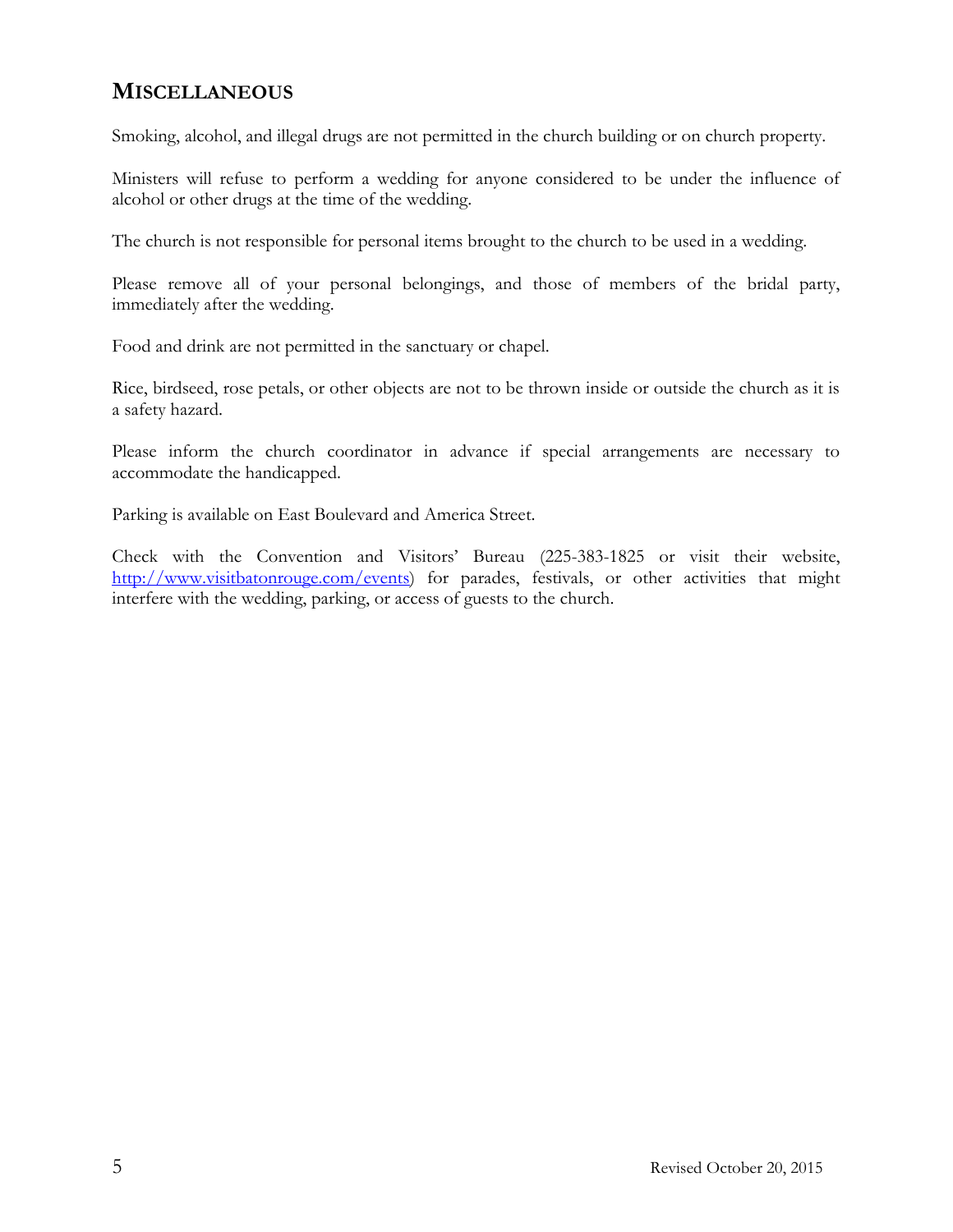# **NOTES & QUESTIONS:**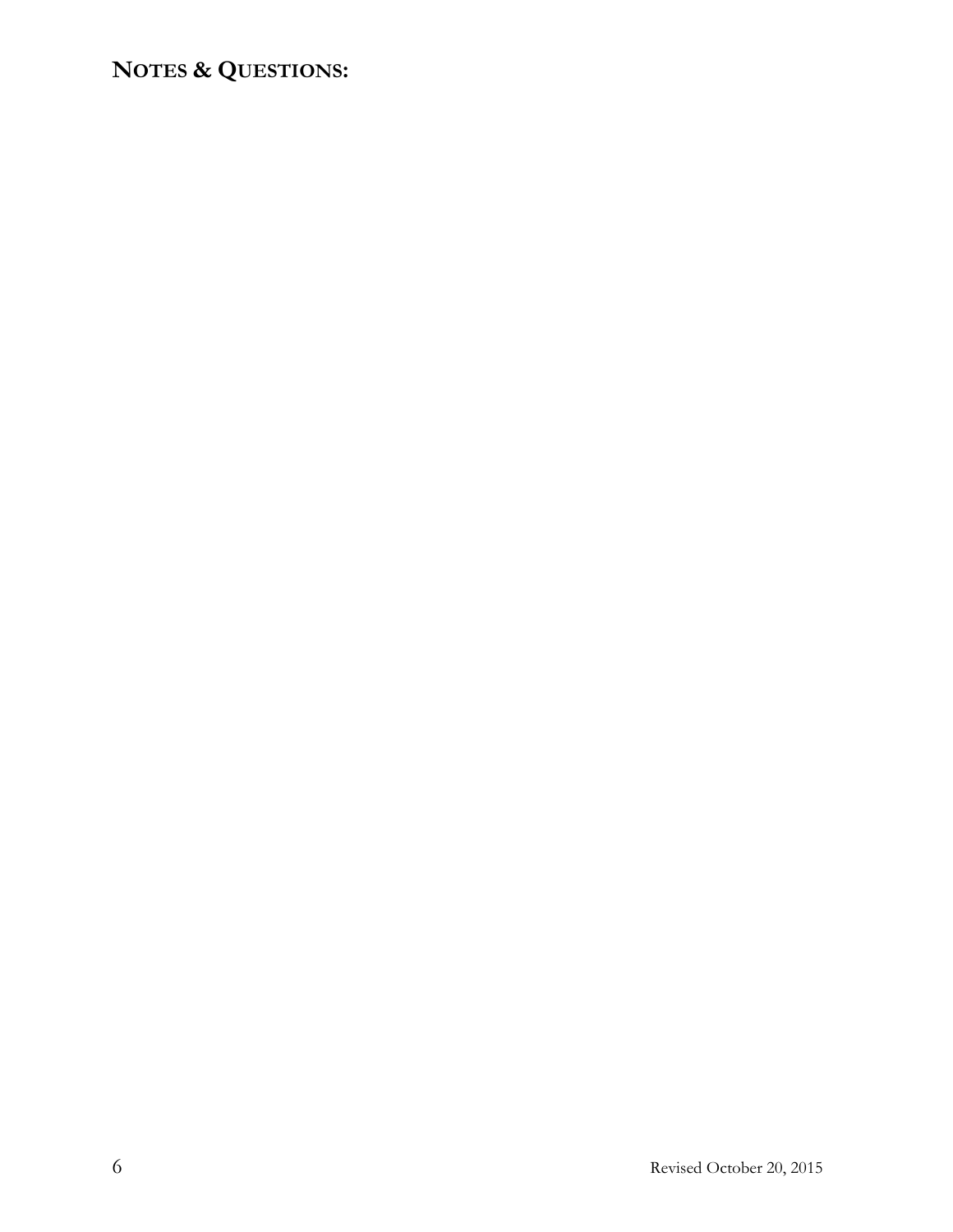## **CHECK LIST:**

- o Fill out Wedding Application & read Wedding Guidelines.
- o Return application to Virginia Guffey at FUMC along with a \$200 deposit to secure date.
- o Contact Lamar Drummonds 3 months in advance of wedding date to secure music.
- o Give Photographer and Florist First United Methodist Church Guidelines.
- o Schedule pre-marital counseling with Stacey Kidder or any other counseling office (be sure they send a summary of the session) – this should take place 8 weeks prior to the wedding date at the very latest.
- o Contact Virginia Guffey once counseling date is secured to schedule a session with your officiating minister.
- o Leaving/not leaving your flowers for the following Sunday? Confirm with Virginia Guffey.
- o Don't forget to get your Marriage License!
- o Bring Marriage License with you to wedding rehearsal.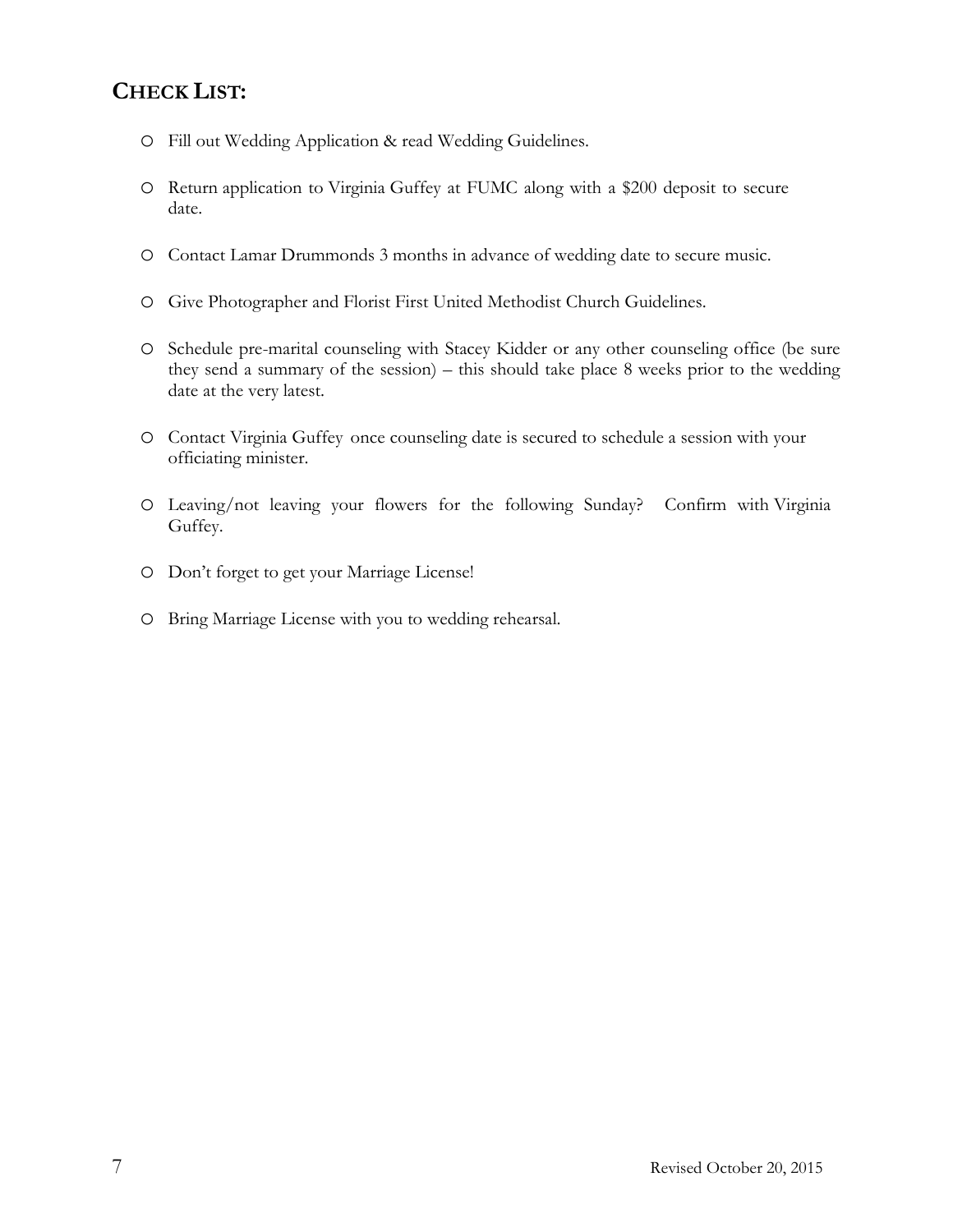# **FIRST UNITED METHODIST CHURCH GUIDELINES FOR PHOTOGRAPHERS**

The following are strict policies regarding photographs, motion pictures, or videotaping in the church. An additional copy of these guidelines will be provided for you to give to your photographer.

Photographers are expected to maintain a low profile to preclude any distraction to those participating in or observing the ceremony.

No flash photographs may be taken by friends from the time guests begin arriving until the entire ceremony is completed. Please ask your ushers to inform guests with cameras of this policy.

During the ceremony, available light photographs may be made from the center of the balcony.

Photographers will not ask members of the wedding party to stand on kneeling cushions; or to sit, kneel, or lean on the pulpit, altar, or altar rail for posed photographs, nor will they themselves stand on the pews or any church furnishings.

The ceremony may be videotaped from a fixed location in the center of the balcony. No operator or photographer will be allowed in the choir loft or chancel area during the ceremony. No camera lights are allowed.

The bride and photographer should plan poses for various photographs before the ceremony to conserve the time of the wedding party, guests and church staff.

#### **It is the bride's responsibility to see that the photographer, relatives, and friends are informed of these photo policies.**

First United Methodist Church has a Director of Television Ministries who can film your ceremony. The use of any church television facilities or equipment must be arranged in advance, on a fee basis, with the Director of Television Ministries. Only members of the FUMC Television Ministry will be allowed to use this equipment.

Pictures should be completed 45 minutes prior to the ceremony and all pictures should be completed within 30 minutes after the ceremony.